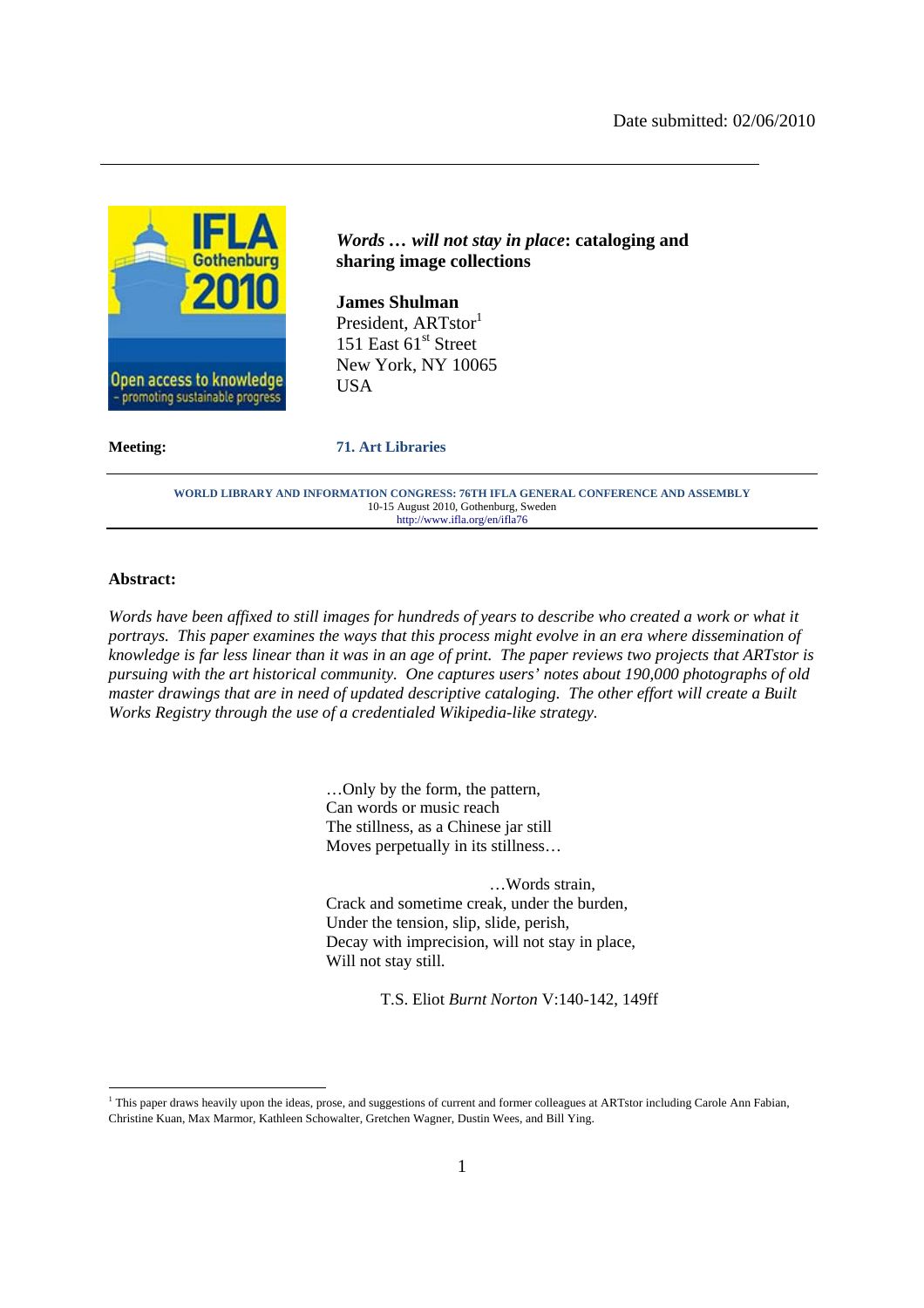In *Burnt Norton,* T. S. Eliot struggled with the question of whether words could be depended upon to convey meaning, whether they could capture a moment of vision and then consistently convey that vision to others. While, as a poet, he sought to choose words that could capture a feeling, he also recognized that every attempt to have a word reify a moment depends on a constancy of meaning for which there is no guarantee. Whatever meaning the word had sought to capture would move "perpetually in its stillness."

Words have been affixed to still images for hundreds of years to describe who created the work or what is portrayed in the work. Such descriptive cataloging not only allows visual media (such as images) to be discovered via text based searching (either in file cabinets or in databases) but also conveys information that is not intrinsic to the image (such as who created the work). Yet that assignment of words – like Eliot's poetic words – is also contingent, the product of a moment of choice for a scholar or a cataloger acting at a certain point in time, in a particular institutional and personal context, and working within a certain consensus about the work. But knowledge of the work might change: many works once labeled as created by "Rembrandt" are now no longer considered the work of the artist. In this paper, we will examine the ways that the process for affixing words to images (and thus making them discoverable and meaningful) might evolve in an era where dissemination of knowledge is far less linear than it was in an age of print.

We will look at the structure, aims, and methods of two projects that ARTstor is working on with the art historical community.<sup>2</sup> One of these projects involves users as builders (rather than passive recipients) of an extraordinary collection of images of old master drawings that is in need of updated data. The other effort will create a powerful cataloguing utility for architecture, landscape, and the built environment through the use a Wikipedia-like strategy. Finally, we will close with a brief exploration of how we will support these efforts in the evolving ecosystem of digital scholarship.

<sup>&</sup>lt;sup>2</sup> ARTstor, a nonprofit organization, was founded by The Andrew W. Mellon Foundation, with a mission to use digital technology to enhance scholarship, teaching, and learning in the arts and associated fields. As of June 2010, ARTstor provides software, services, and 1.1 million images from over 190 source collections to over 1,250 subscribing institutions, and is developing (in partnership with colleges, universities, and scholarly societies) a networked cataloging and image management system (called "Shared Shelf.")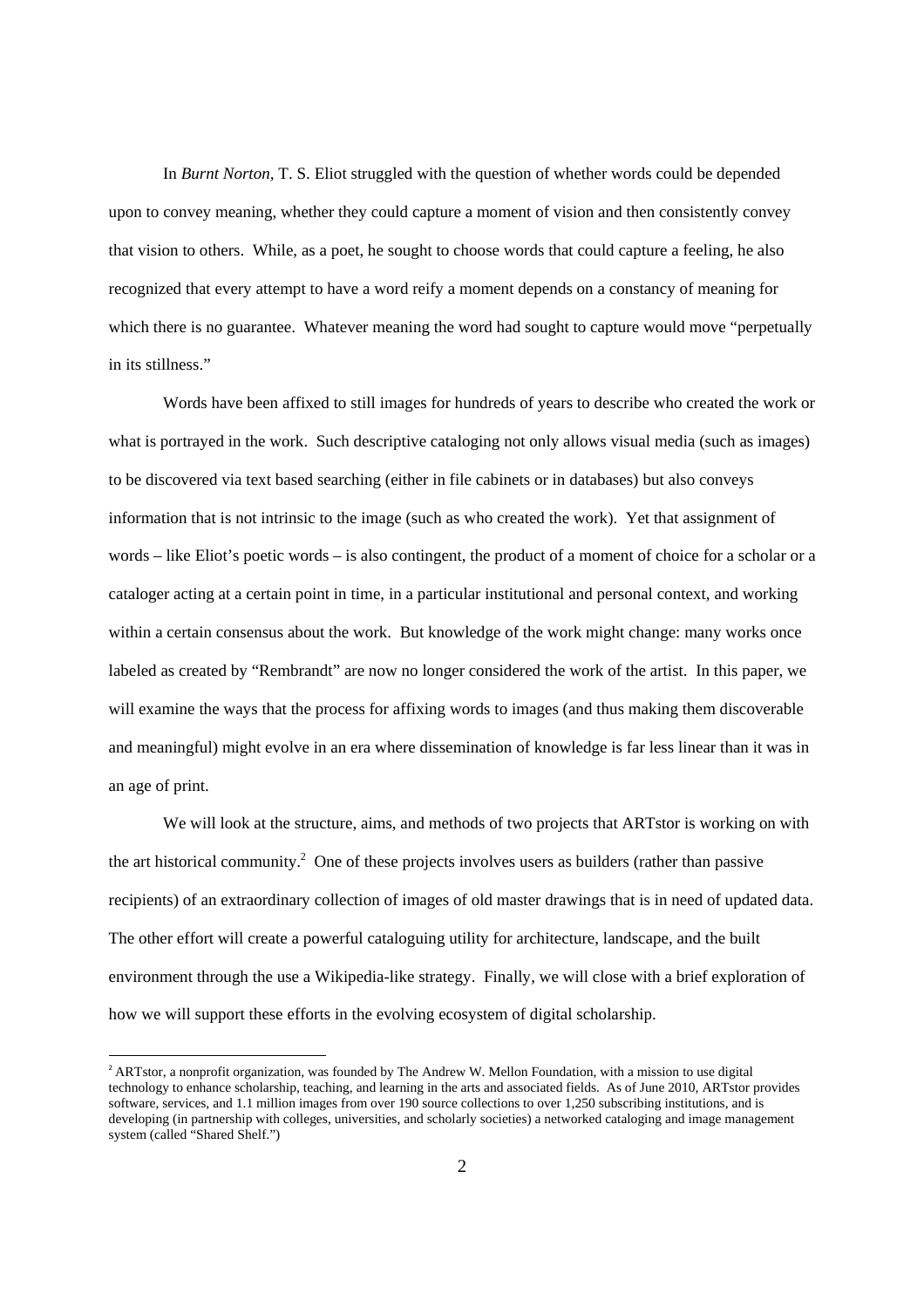#### **Background: the linear model for attaching words to images**

For centuries, images of art works have been cataloged—described either by an expert, librarian, or curator at the holding institution or by an outside scholar studying the image. Sometimes collections of images had their own life as the object of cataloging, with the cataloging being done by teams of scholars. Consider, for example, the multi-volume catalogue of old master prints originally created by Adam von Bartsch and further developed in the  $20<sup>th</sup>$  century as a 96-volume illustrated catalogue under the direction of Walter Strauss and involving dozens of scholars, or, the *Corpus Vasorum Antiquorum*, created originally at the Union Académique Internationale of France in 1919 and eventually branching out to include 100,000 vases located in 26 countries. We are the beneficiaries of the manifold photo archives created by organization or an individual with a discerning eye left in the charge of a scholarly library to be preserved and made available. The numbers of these collections are countless–from the Berenson Photo Archive, the Foto Reali Archive (National Gallery of Art, Washington, DC), the Robert van Nice archive at Dunbarton Oaks, the A. C. Cooper Archives (Frick Art Reference Library), and countless others.

For these collections, the techniques of librarianship were applied in practical ways; this meant, in many cases, creating finding aids to organize material that could not immediately be cataloged at the item level. It meant bringing not only the tools of scholarship to focus on the cataloging of particular works but also the tools of library science so that works could be organized in taxonomies and terms could be drawn from controlled lists or authority files so that the works would not disappear in the sea of noise that results from idiosyncratic cataloging. These great efforts toward organization, preservation, and access have been carried out with painstaking effort, significant institutional and personal investment, and longterm vision. As with other legendary, intergenerational projects conducted by the library world, such the Middle English Dictionary which took 75 years to complete, this sort of heroic undertaking enabled what might be thought of as a linear progression of content provision. Work was done at one place (perhaps at the site of the works) or by a circumscribed team of experts; their work, duly edited, was then distributed to scholars who would visit the edited resource or subscribe to copies of it. Mostly, the products of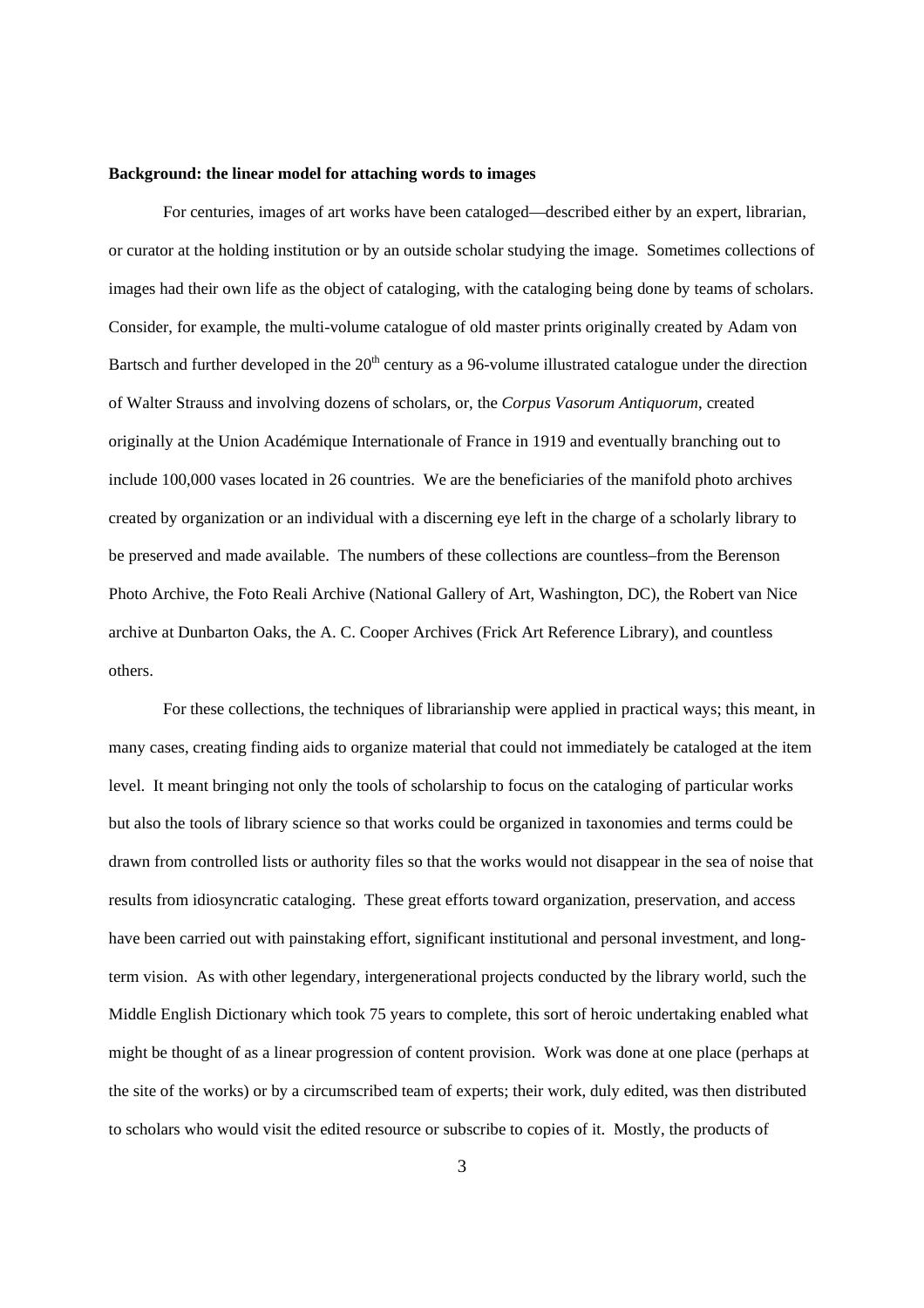cataloging were images that found their way into various publications: collections catalogues, exhibition catalogues, scholarly journals or books. The work still lived in a place, the image of it may have been more widely circulated, and the interpretation of that work–the words attached to the image might live anywhere from the repository that owned the work to a printed article or book. Somewhere between archival management and publication, the products derived from primary source visual material emanated outwards from their source.

#### **The Gernsheim Photographic Corpus of Drawings**

The Gernsheim Corpus is an extraordinary scholarly resource: a professionally-produced photographic archive, consisting of approximately 190,000 photographs of European old master drawings from over a hundred European and American public and private collections. Built up over the course of a seventy years by Swiss photographer Walter Gernsheim and his wife and collaborator, Jutta Lauke Gernsheim, the Gernsheim Corpus can only be consulted in its entirety in a half dozen subscribing institutions in Europe and the U.S. When we first met in 2003, the then 82 year old Mrs. Gernsheim and her daughter Karin had just spent two weeks in Palermo shooting; she then shot in Munich where she had been waiting to shoot for 50 years, where internal dynamics within the institution had now changed in her favor. She spoke eagerly of plans to shoot in Poland, Budapest, and the Hermitage. When they were on a campaign, they would work twelve-hour days, taking many shots of each work, and then return to the hotel room near the museum to develop the film in the bathtub so that they were able to review the photographs while their memory of the works was still fresh. It is a simply astounding resource.

The Gernsheims saw the nature and purpose of ARTstor as consonant with the original purpose of the Corpus: to use the best technology available to promote access to materials necessary for noncommercial scholarly research. While they felt comfortable providing us with the entire corpus to digitize, they also felt that ARTstor should be working closely with the holding museums in incorporating the Corpus into the ARTstor Digital Library.

4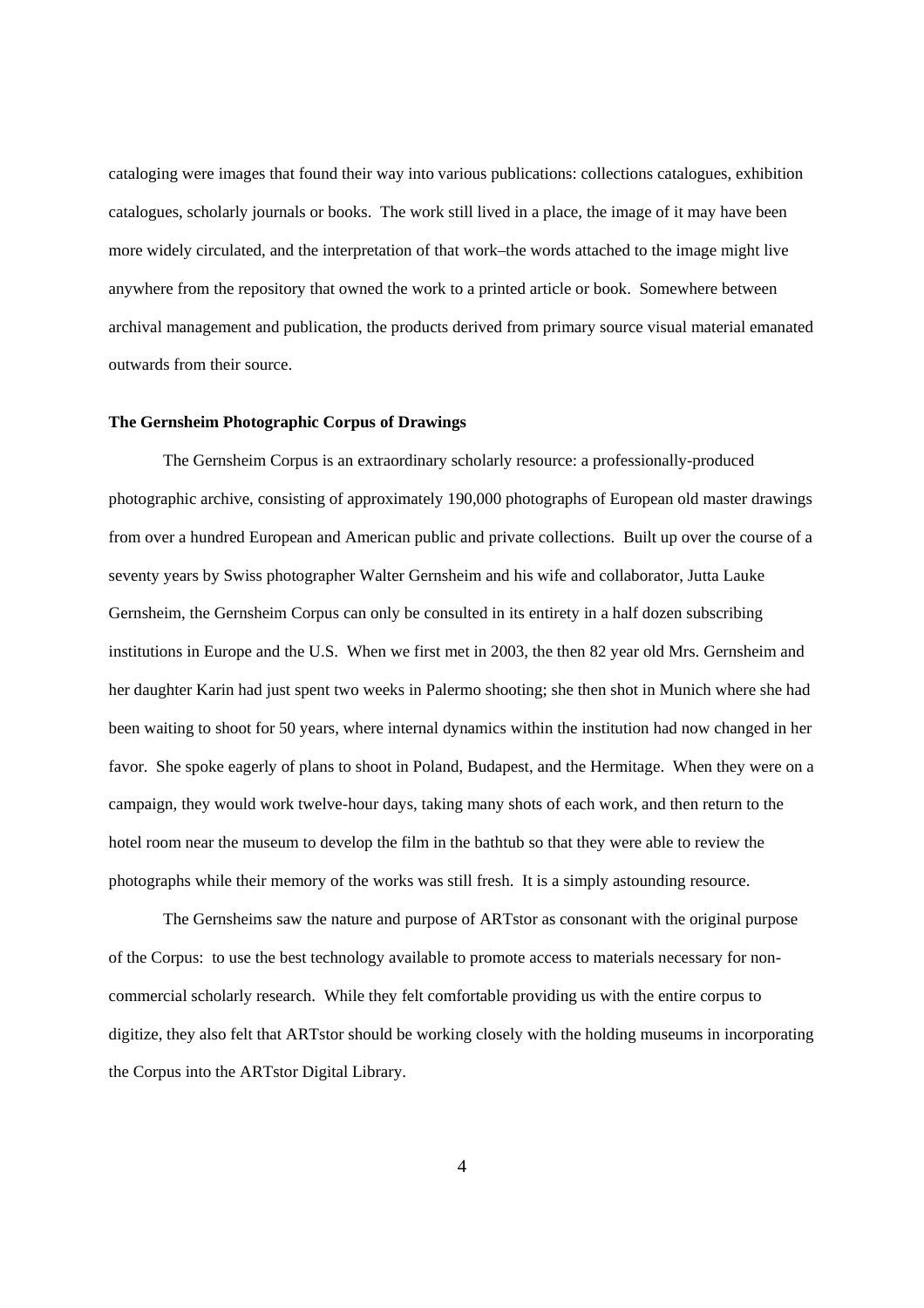But the current state of knowledge about the works portrayed in the photographs records has not stayed still; the words, compiled over the course of 75 years, need updating. At a meeting of the drawings keepers in 2005, we learned what we already knew (on some level): attributions of drawings that were made as early as 75 years ago had often been either supplanted by a different attribution or were (to the mind of the curator) in need of new research. Since the model that curators knew for dissemination of these images was publication–reproduction in a fixed and printed journal or book, the reluctance of a few of these curators to be enthusiastic about the release of these images for use in ARTstor carrying their old attributions was completely understandable.

But the old model of print publication in journals or books was not the only way that these images were consulted or discussed. When we first started working with photoarchives at the Frick and the Getty in 2001, we learned that they were adding to the cataloging of Gernsheim records (on the basis of their own staff efforts and the efforts of visiting scholars), but these additions were locked within the physical barriers of manila folders and institutional walls. Although information scribbled on the mount of a photograph in the photo archive was available to the next scholar who looked at that image in that archive, and thus more dialogic than the still publication frozen in its binding, these notes were not circulated between archives or returned to the institution that cared for the original work.. The spaces were scholarly workspaces where engagement with an image also meant engagement in a dialogue–not only with one's colleagues of today but with those who had come before. This sort of intergenerational dialogue took place at a pace far different than "real time." Still, despite some familial resemblance to the keyword tagging that users add today to images in Flickr or YouTube, the addition of attributions conducted by staff or scholars in libraries leans a little further toward the conservative side of the authority scale than the wide-open contribution model often employed on the open Web. The Web's transformation into Web 2.0 came–for ARTstor–at the same time that we began to build a critical mass of both images and users. Without either, it would be presumptuous to ponder whether there was a better workspace for enriching and enhancing the dated and centralized Gernsheim corpus; but, today, we believe that there is.

5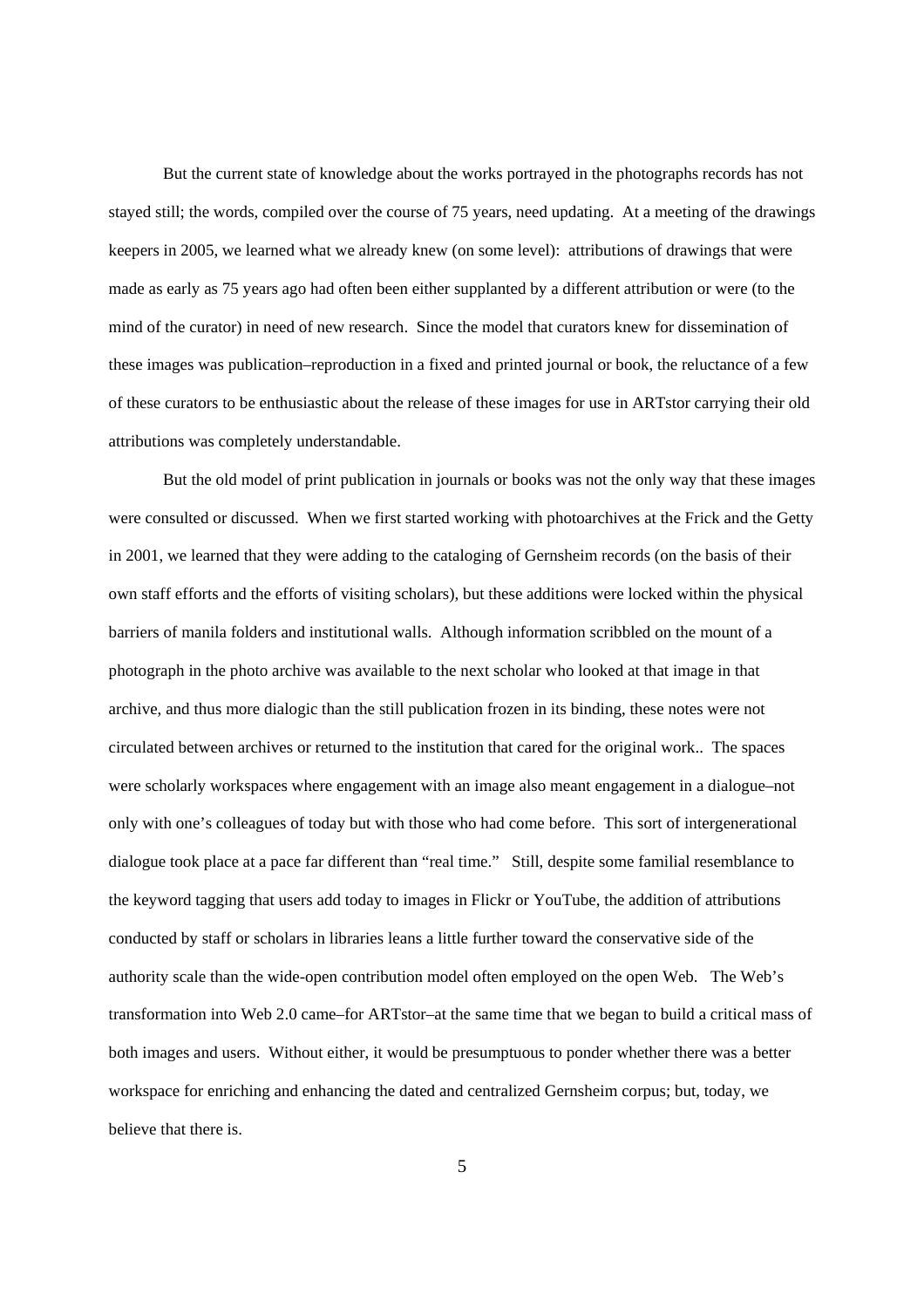ARTstor has a plan to create the digital and networked workspace that the print publication model could not support, by carrying out a responsible and, above all, an achievable solution that addresses the most significant curatorial concerns about the project without imposing insupportable burdens on ARTstor and the museum community. To this end we will: 1) encourage ARTstor users to recognize that the data provided with the Gernsheim Corpus are to be regarded as provisional rather than definitive; 2) assist ARTstor users by directing them to more current scholarship on the drawings collections represented in the Corpus, and 3) create a workspace that allows individual, identified users to associate cataloging, commentary, and bibliographical links with an individual image–data which will then be available to the community and also to the individual curator at the institution charged with authorizing the data about any given work.

Briefly, here are the steps to enfold the Gernsheim Corpus into a community-based workspace – where authority still matters but is developed over time and in dialogue between others who care about the works.

## **Step 1: Make the Gernsheim data and images available**

 $\overline{a}$ 

The baseline dataset for the Gernsheim Corpus comes from the original inventory lists provided by the Corpus to its handful of subscribers. The Gernsheim inventory is not decipherable to readers as it includes "codes" for media that cannot be programmatically changed to English words due to the fact that the codes have different meanings within the Gernsheim data (e.g. "W" indicates both "white chalk" and "watercolor"). To that end ARTstor will attribute ARTstor's "original data" to the Gernsheim Photographic Corpus of Drawings<sup>3</sup> by: linking creator names to the Getty Thesaurus Union List of Artist Names (ULAN); cleaning the data in the creator field data so that the scholars' names who attributed these works and other shorthand notes are moved to the notes field in the data records; and converting Gernsheim material and medium codes to English words.

 $3$  Each record includes this statement: "Descriptive data, especially artist attribution(s), may have changed since the descriptive data was collected by the Gernsheim Corpus. For more current scholarly opinion, ARTstor users are encouraged to consult the scholarly literature and especially the owning repository's publications and website."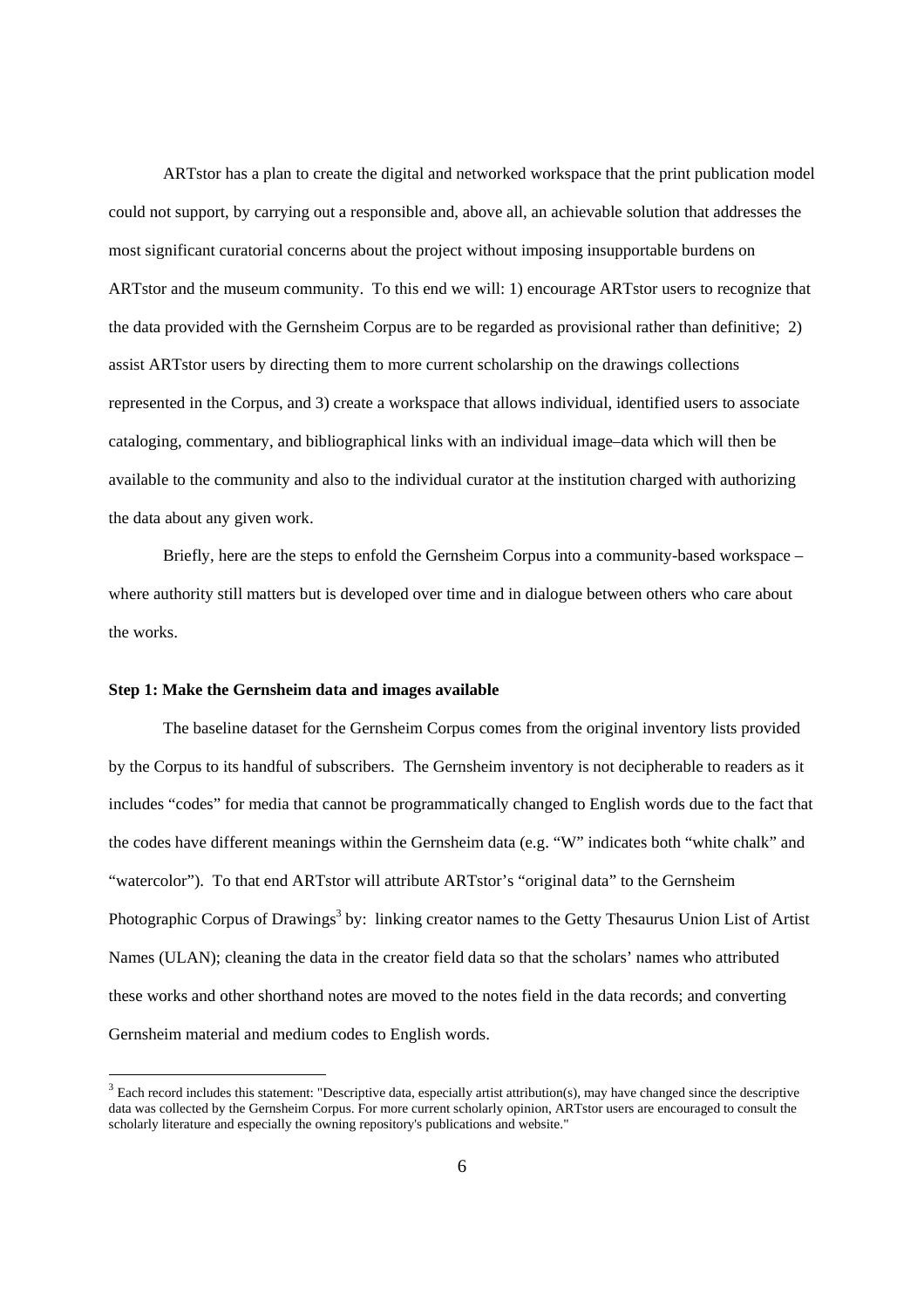### **Step 2: Direct users to (or provide them with) more current data**

In every record, we will include a URL to the repository that holds that drawing; we also will reach out to participating repositories and offer to incorporate updated information supplied by the repository. We have already done this with the images launched from the British Museum collection.

## **Step 3: Enable individual users to contribute to the conversation around the work**

Each image file in ARTstor has an accompanying data record that contains whatever descriptive cataloging we received from the source, data about the size and source of the image file, and space for individual users to make notes (either for their own personal use or for a group/class of users on their particular campus). We intend to create a new tab in our metadata window called "Bibliography/Discussion" that would be open only to those who had registered as "instructors." By entering one's name and affiliation, one would be allowed to provide links and comments that would then be associated with that image for all ARTstor users at all participating institutions to see. As links and comments compiled, the "conversation" around a work could become a significant locus for community building among teachers and scholars.<sup>4</sup> As the photoarchives of the past 100 years have shown, the individual image is the appropriate locus for this community-built referencing. From the ARTstor digital library's perspective, we could never hope to suggest bibliographical links on our own (since any attempt to do so algorithmically would be at an exceedingly high level of generality–i.e. at the level of the artist rather than the specific work at hand) and hence not very useful. But the discussion at the level of the work, furthered by those who are focused on that particular work, could–if enough scholars are engaged

 $\overline{a}$ 

<sup>&</sup>lt;sup>4</sup> We would also seek to make these links and comments compliant with a new emerging standard being developed by the "Open annotation" project. This effort seeks "to facilitate the emergence of a Web and Resource-centric interoperable annotation environment that allows leveraging annotations across the boundaries of annotation clients, annotation servers, and content collections." By having user-added links and comments to be managed in a standards-driven way, we could have greater comfort that the investments made by individual contributors will live on as the content migrates (both within ARTstor and, potentially, outside of ARTstor eventually as well)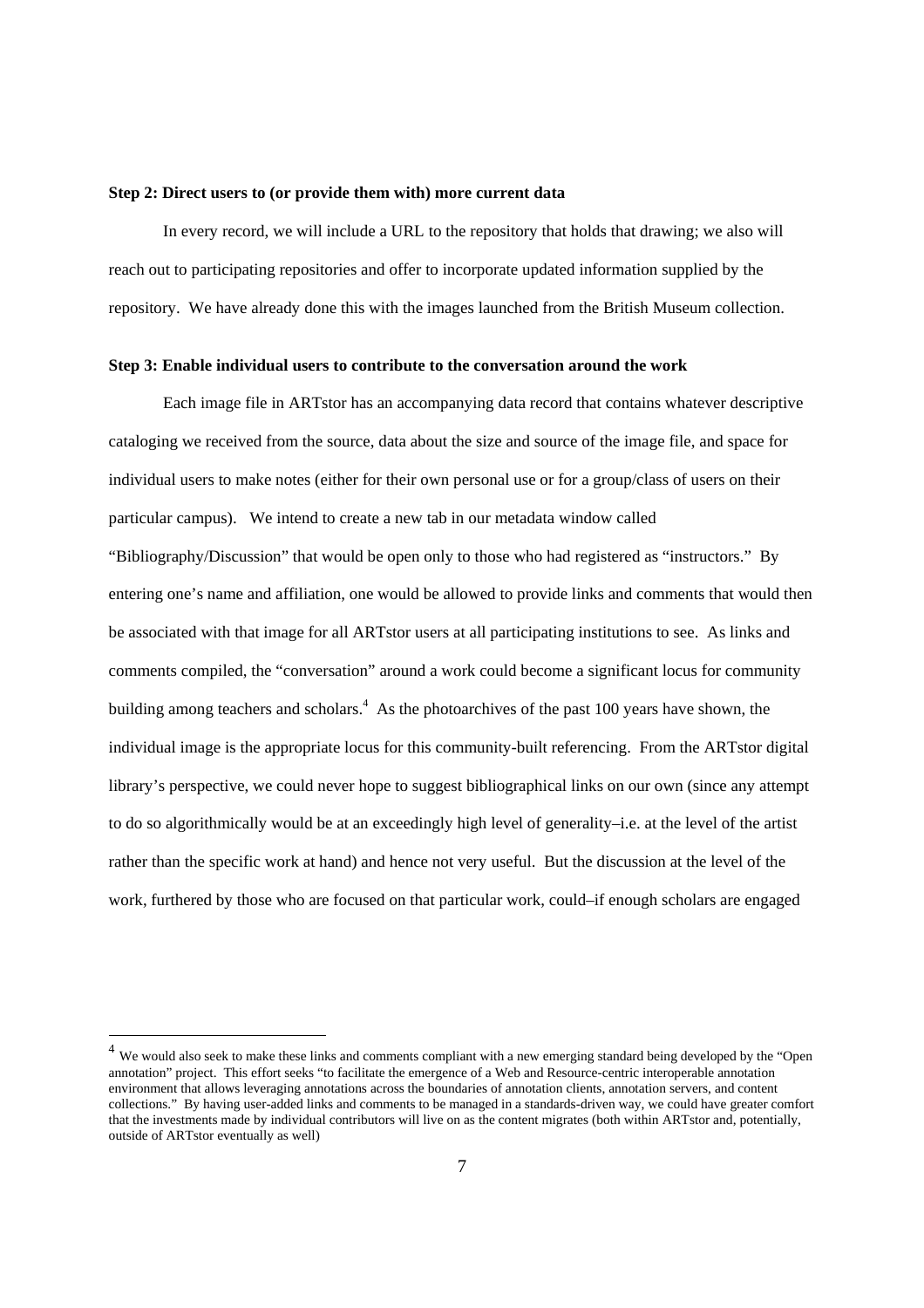via a broad enough network–provide a highly scalable version of what once was a local activity constrained by the physical presence of the printed photograph.<sup>5</sup>

A curator may or may not choose to delve into the discussions that occur around a work that their institution holds. In a growing array of communities, participation from the passionate amateur is welcomed by the professional community (and, of course, since ARTstor only reaches educational and cultural institutions, the amateurs who would be involved would be drawn from college and university instructors and researchers as well as fellow curators). Consider, for example the Center for Backyard Astrophysics, "A global network of small telescopes dedicated to photometry of cataclysmic variables:"

More than half of our time is currently devoted to the study of "superhumps" -- light variations at periods near but not exactly at the binary orbital period (typically a few hours). Superhumps are ... very difficult for professional astronomers to study, because they're often transient, and because they're just not very well constrained by observations over a short time baseline. Backyard telescopes solve both problems. We find that by amassing large amounts of data over an observing season, especially with robotic telescopes and a range of terrestrial longitudes, we can build an observational record of far better quality. And we do.<sup>6</sup>

If the old Master Drawing community is able to draw upon observations and proposals of scholars that they know (at the 1,250 ARTstor subscribers and the 100+ Gernsheim contributing repositories), they are opening up a fairly wide dialogue. While the authorized attribution will continue to be the decision of the institution that cares for the work, there would be so much that we could do to recycle the discussion that accumulates around the work into the indexing. We could go on to identify (visually on the results page) images that had "Bibliography/discussion" associated with them and/or allow users to set a preference to rank results (or filter results) on the basis of whether images had such expert tagging. If the

 $<sup>5</sup>$  Currently only six institutions have complete sets of the Gernsheim photographs, drastically limiting the possible discussion of</sup> the drawings within the scholarly community. With our release of the collection and bibliography/discussion tools within the ARTstor digital library, our 1,250 subscribing institutions would have immediate access to both the full corpus of images and the scholarly discussion (an increase of more than 200 times/20700% ). At the same time, the contributing Gernsheim repositories would get access to the digital Gernsheim collection and the discussion that ensued around the works).

<sup>6</sup> http://cbastro.org/background/history/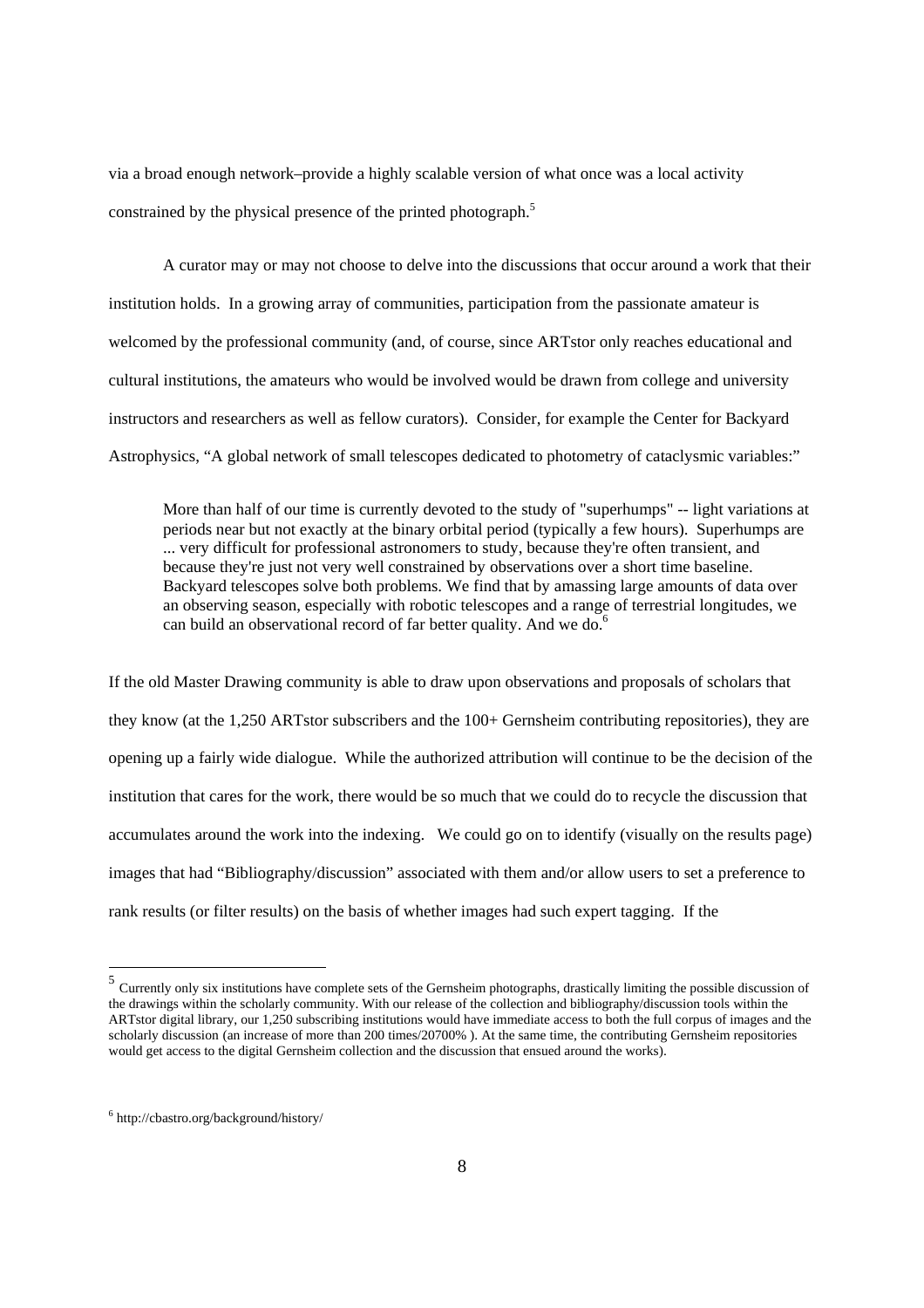"Bibliography/discussion" section becomes a robust format for discussion, we could allow an advanced search function that would allow the user to search for comments by specific people or links to specific periodical literature. For example, a user might care a great deal about comments made by Keith Christenson or Elizabeth Cropper or Stefan Moret or articles that are written for *The Journal of the Warburg and Courtauld Institutes*. All of these enhancements could occur down the line, if the workspace earns a place for animated and active discussion; but if that does happen, we will have a great deal of room for borrowing innovations honed by the communities that surround Amazon, Netflix, E-Bay, and Wikipedia.

Our interest in including the Gernsheim Corpus in ARTstor was first piqued in 2001 when we saw a project that the Frick Art Research Library was doing building a database of Italian anonymous works. Those works labeled with the contingent word, "anonymous" were, of course, created by people just as the attributed works were. The networked approach discussed here could someday change those nameless works to named parts of our collective cultural heritage. The de-centered networked environment can allows us to have those conversations, and provide some contingent answers.

## **Developing a registry for the built environment**

If the effort to place the once static Gernsheim Photographic Corpus into a workspace wherein scholars can contribute to the words that will enrich access to (and knowledge of) an historic collection, a separate effort–a Built Works Registry–will allow knowledgeable individuals to build a resource to be employed in the creation of new records associated with works or architecture or landscapes. The goal of this project would be that the shared community knowledge of oft-photographed works, such as Frank Lloyd Wright's *Fallingwater*, could result in the beginnings of an authority file for the built environment. By calling upon such a file, any catalogue entry of a new image could build on previous cataloging, improving efficiency and—importantly—consistency.

Built works provide a particular challenge for catalogers of visual materials. Because there is no community-wide list of names of the built works themselves, but rather ongoing and improvisational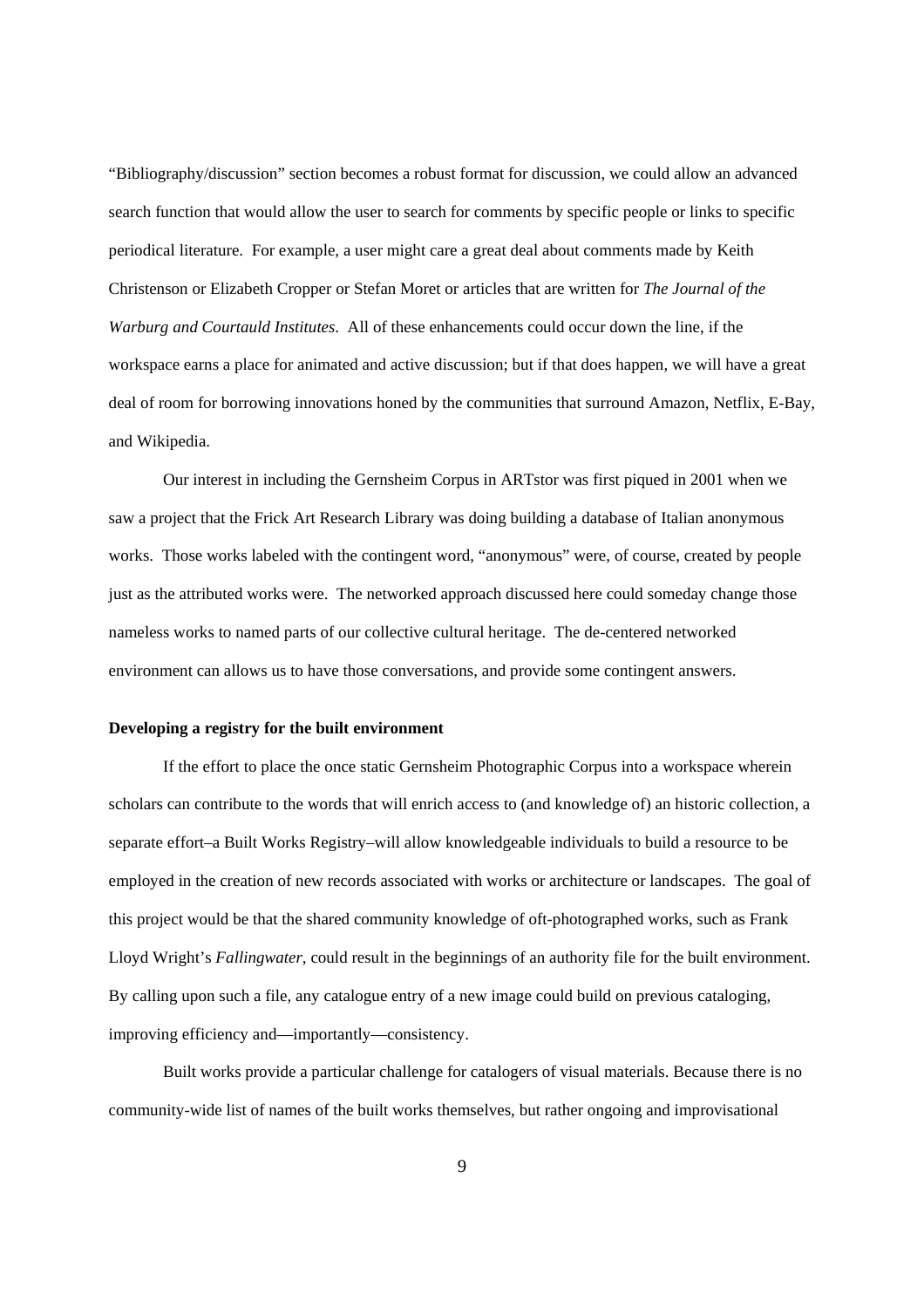practices at individual institutions, based on idiosyncratic standards, or no control at all, cataloging can be both redundant and inconsistent, rendering processing and retrieval of records inefficient and sometimes even unusable.<sup>7</sup> For example, Wright's *Fallingwater* near Mill Run, Pennsylvania, is also known as the *Edgar J. Kaufmann Sr. Residence* or simply the *Kaufmann House*–often confused with the *Kaufmann Desert House,* a Richard Neutra-designed residence in Palm Springs, California. Adding to the difficulty of this challenge, built works can be complex, multi-part works without clearly identifiable creators or fixed dates. The BWR will help disambiguate one work from another by providing both a preferred set of data and allowing for variants.

The building of the Built Works Registry will be collaborative, engaging the national and international educational and cultural communities. The community has benefited tremendously from the authority file editorial efforts of institutions like the Library of Congress and the Getty Research Institute. But we believe that rather than placing the entire editorial burden on a single stress point (as projects like ULAN and LCNAF do), we should move towards developing collective models of contribution and editing. As the *Report of the Library of Congress Working Group on the Future of Bibliographic Control* notes:

New partnerships will result from collaboration and coordination among a wide array of stakeholders. This will realize workflow efficiencies and minimize redundancies between and among entities that create and use both authority and bibliographic data...  $8$ 

Although the Getty Research Institute's Vocabulary Program has outlined a schema for a work authority file, the *Cultural Object Name Authority* (CONA), there is no collective community plan to define policies, migrations, and shared infrastructure that will seed, build upon, and edit such a file.

<sup>&</sup>lt;sup>7</sup>As the final report of an Andrew Mellon Foundation-sponsored project that sought to link records from numerous visual resources collections (the Union Catalogue of Art Images or UCAI) noted,

Unique object identifiers would significantly improve processing and retrieval… For artworks and architectural structures, there is no equivalent to an ISBN or ISSN. …Architectural structures and sites have no such identifying system. An international and coordinated object identifier registry, perhaps modeled after the ISBN/ISSN, could provide an efficient method of identifying objects (and, presumably, works). http://gort.ucsd.edu/ucai/doc/ucai2\_final\_report.pdf, pages 7-8.

<sup>8</sup> http://www.loc.gov/bibliographic-future/news/lcwg-ontherecord-jan08-final.pdf, page 21.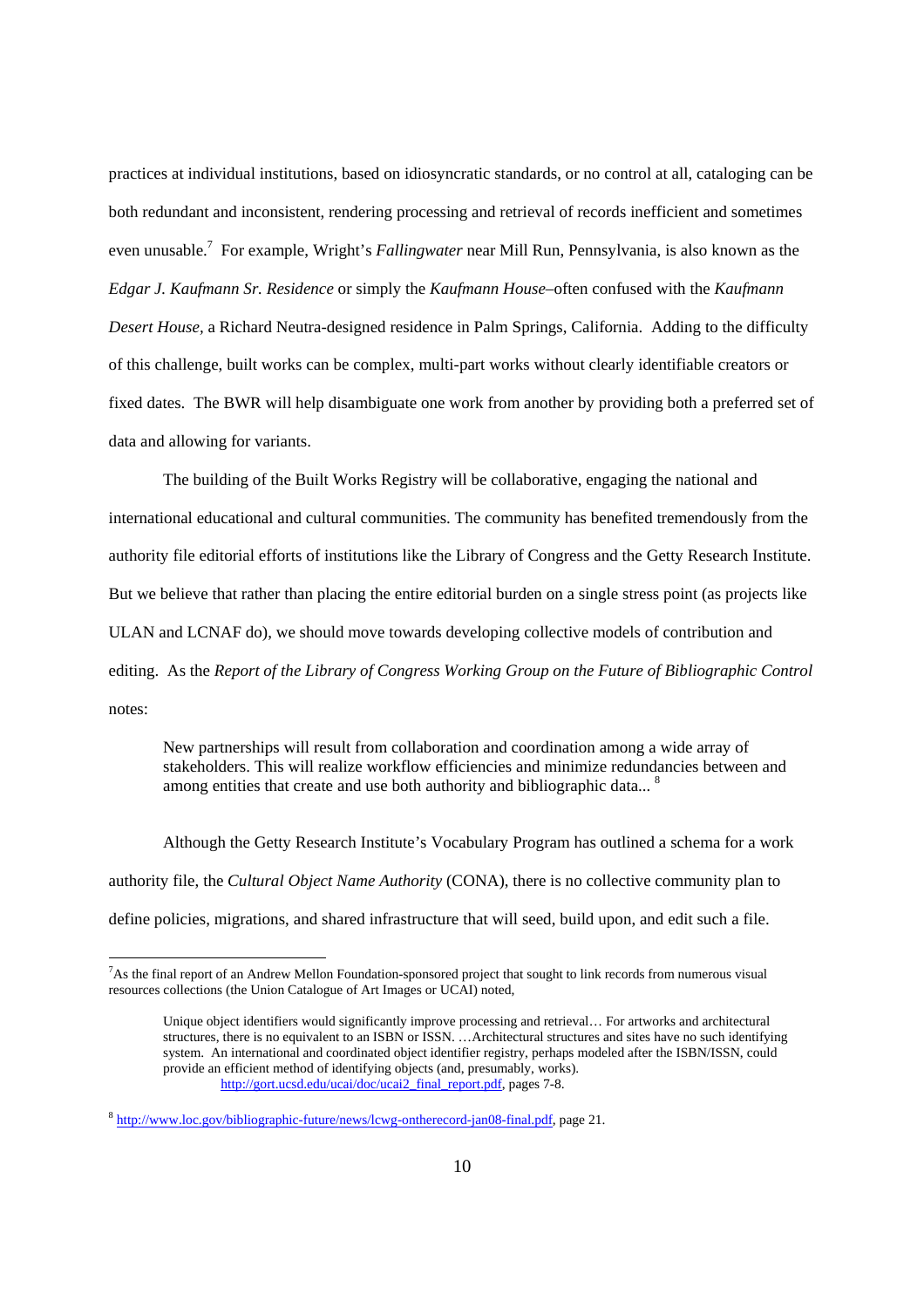Beginning work on such a file will be a very significant step forward in an undertaking that ultimately aims to map the entire built environment.

 The Avery Architecture and Fine Arts Library at Columbia University and ARTstor would be the principal initial collaborators for this project. In addition, we are working closely with nine other partner institutions and organizations (Colby College, Cornell University, Harvard University, Middlebury College, New York University, the Society of Architectural Historians, the University of Illinois at Urbana-Champaign, University of Miami, and Yale University) on a networked cataloging and image management platform (known as "Shared Shelf") and we have also enlisted an experienced international advisory group.<sup>9</sup> This group will bring both wisdom and knowledge of others who have gone before us in this territory and have already accomplished a great deal.

To build the enabling infrastructure for such an undertaking is an incredibly complicated effort. For example, we will need rules about complex objects (are each of the houses at Seaside separate "works" or is Seaside the "work" or both?) On the interface side, how can one check a list for the name of the work since most built works are not named? Is the list sorted for the user by geography or style or period or architect (when there is one)? Needless to say, the software challenges (both the database issues and the interface requirements) are endlessly complex – and fascinating.

While the first stage of building such a registry is developing a schema and a set of policies, we also believe that the project will only begin to become real enough to matter if we can seed the file with records so that early users can see its potential utility. Seeding the file with lists of works from the ARTstor Digital Library, Harvard, and Cornell should result in a substantial starting file that is drawn

<sup>&</sup>lt;sup>9</sup> Murtha Baca, Head, Digital Art History Access, Getty Research Institute; Barry Bergdoll, The Philip Johnson Chief Curator of Architecture and Design, The Museum of Modern Art; Tom Bilson, Head of Digital Media, The Courtauld Institute of Art; Jocelyn Gibbs, Associate director, Collection, Canadian Centre for Architecture; Monika Hagedorn-Saupe, Deputy Director Institute for Museum Research, Berlin; Dianne Harris, Associate Professor of Landscape Architecture, Architecture, Art History, and History, University of Illinois, Urbana-Champaign, President, Society of Architectural Historians; Irena Murray, Sir Banister Fletcher Director, British Architectural Library, Royal Institute of British Architects; Sam Quigley, Vice President for Collections Management, Imaging & Information Technology, Art Institute of Chicago; James Quo-Ping Lin, Research Director, Chief of Exhibition Service Division, National Palace Museum, Taipei, Taiwan; Gunther Waibel, Program Officer, Office of OCLC Research; Ann Whiteside, Head, Rotch Library, Massachusetts Institute of Technology; Hugh Wilburn, Director of the Frances Loeb Library; Assistant Dean for Information Services, Harvard University Graduate School of Design.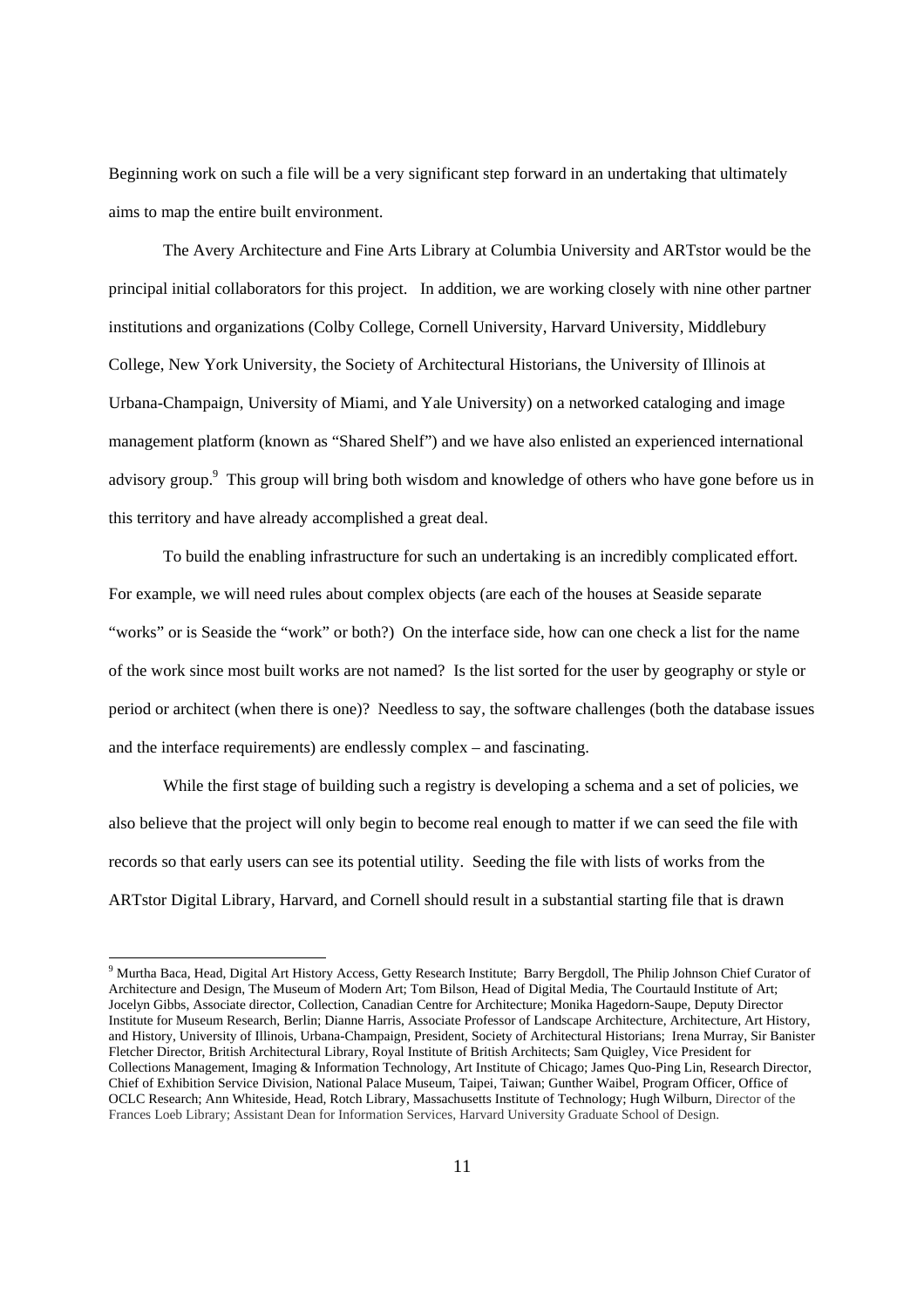from image libraries built to serve educational users' needs. From such a list, policies about who can add new terms or add alternatives to existing entries will quickly be upon us, and we anticipate an enormous amount of work (and an enormous opportunity) if we are able to aggregate other lists from other countries and build tools to enable editors (be they ARTstor staff or community members) to merge existing terms into the Registry.

## **How we will support these projects**

-

Harnessing the power of contributors and editors of a Built Works Registry can only happen if there is a software environment that allows those who want to help to do so. Enabling the sharing of enormous image collections and creating an online environment to allow for the exchange of scholarly ideas and issues around those images also requires a range of organizational support and technical maintenance. In his book, *We-Think,* Charles Leadbeater (an admirer of the wiki culture) notes that enfolding people's passion is not the only element required to unlocking the enormous power of collaborative work:

The wiki-economy has not escaped the deep-seated problem that beset earlier attempts at collaborative endeavor. Communes, mutual societies and worker co-operatives often failed because they closed in on themselves and avoided hard decisions about how work should be organized and money made. 10

ARTstor's work to digitize the Gernsheim corpus (and dozens of other important collections) was funded by The Andrew W. Mellon Foundation in the hopes that this significant expenditure could unlock very important "returns" for the scholarly and cultural community. ARTstor's content and its software environment are sustained by institutional participation fees which are scaled to accommodate a range of institutions.

Still, some elements of the system, such as the Built Works Registry, must be open to community contributions and community calls–without any fees at all. It would be foolish if we were to erect tolls for the willing cataloger, editor, or scholar to add to or improve such a registry. ARTstor and the Shared

<sup>&</sup>lt;sup>10</sup> Charles Leadbeater, *We-Think; Mass Innovation, Not Mass Production*. London: Profile Books, 2008: p. 90.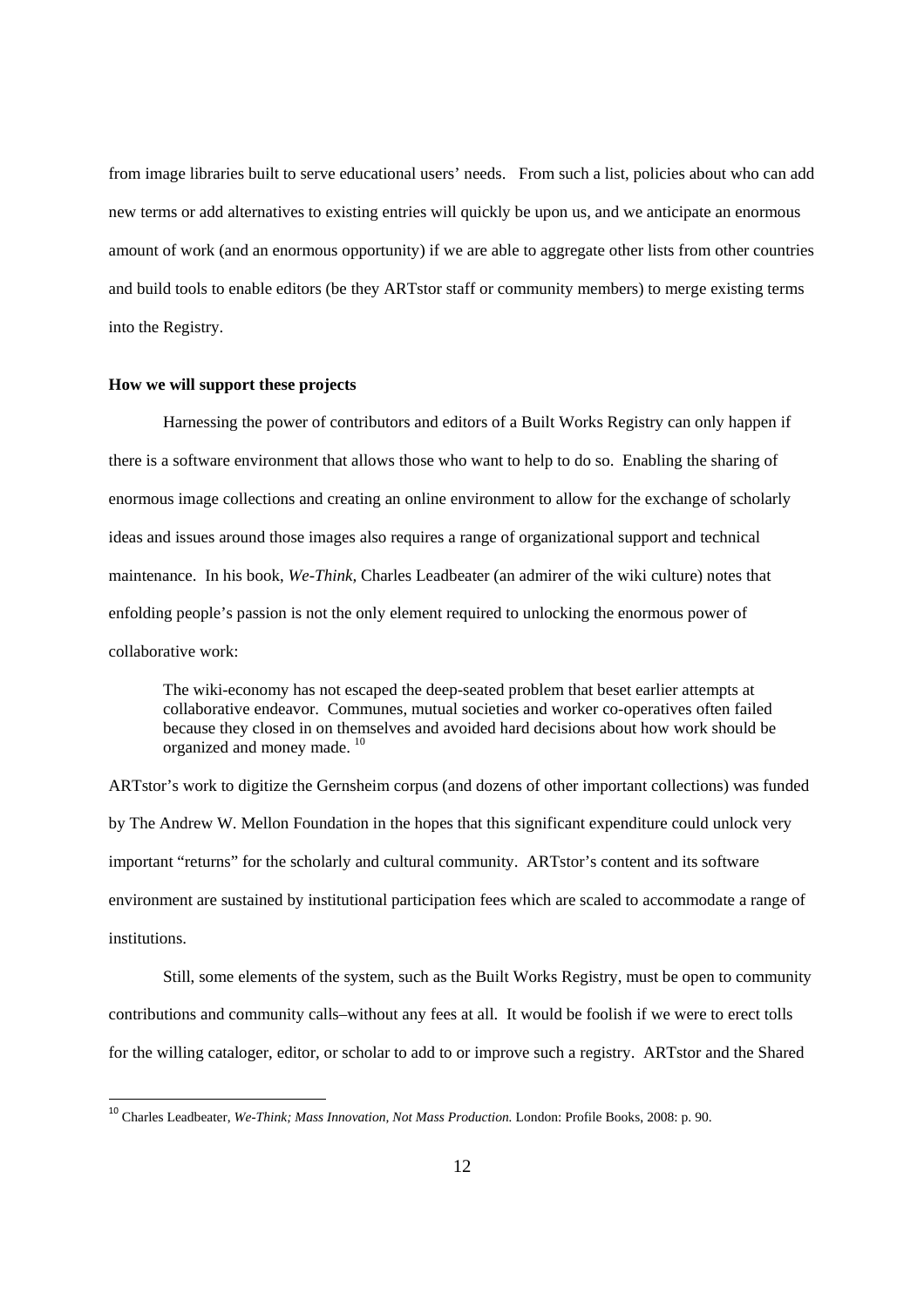Shelf software users will contribute to maintenance of the Built Works Registry technical infrastructure, but we will need to be mindful of Leadbeater's caution noted above. Warm feelings will not allow the infrastructure to keep pace with user demands.

The sustainability model that seeks to have all who benefit from a project pay in a fashion appropriate to their capacity and to the value that their organization will receive is not always popular when we all would prefer that such services would be free to all. But having such a mission-driven and community-minded support model will enable the support of some public goods (like the Built Works Registry). If the enabling infrastructure is valued and supported by the community that cares about the work getting done, the whole effort can be less dependent on the good will of contributors, foundations, or governments, and the service is more likely to continue to exist.

\* \* \*

Widening levels of access in the building of new knowledge are the common element of these two projects. There will be some who may want to bar the gates against the noisy and messy masses. And if the gates were cast wide open, there might well be dangers in inviting in the "crowd." The crowd, in this case, surges with people who care passionately about the difference between Bandinelli's hand and that of Francesco Salviati, or who are willing to research the dates that Viipuri Library was built. We hypothesize that their contributions may contribute significantly to our shared cultural knowledge. Eliot's fear – that words will decay with imprecision – need not only be a source of anxiety. Thoughtful people will need to be able to choose new and different words to describe images and the network will allow a range of community experts to contribute their knowledge for consideration. Authority still has to be respected, consensus still has to be earned and assembled, and the circulation of commentary need not slide into the cacophony of internet chat rooms. At one time, authority flowed only from the pen of a solitary scholar to a printed volume, with chosen words frozen at a moment of time (via publication); in that approach, the contingent nature of the words chosen to describe an image was masked by the typeset